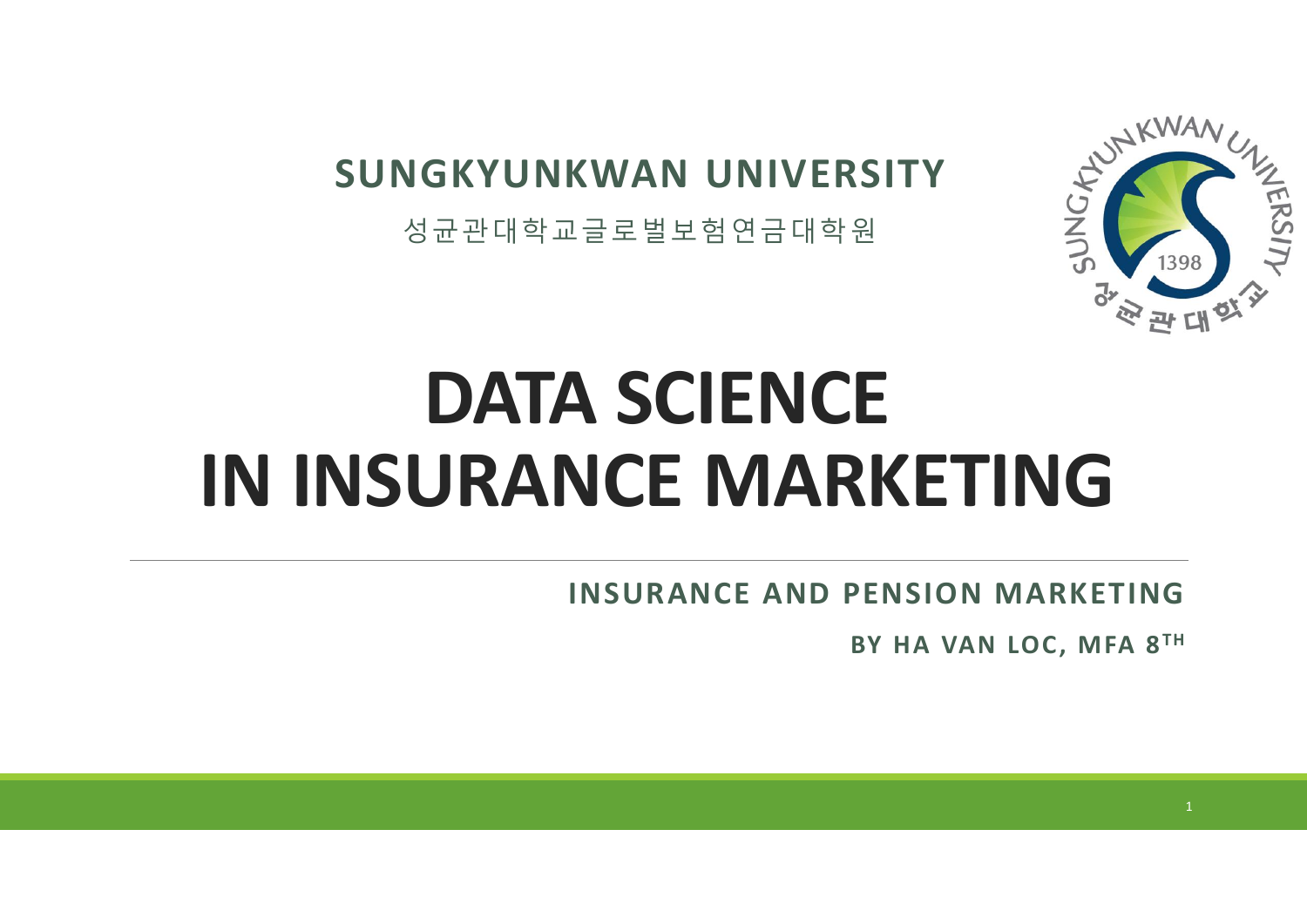# **Content**



### **BIG DATA AND DATA SCIENCE**

ØGlobal Explosion In Data

ØBig Data And Data Science

### **DATA SCIENCE IN INSURANCE: BENEFITING FROM THE DIGITAL EXPERIENCE**

**▶Better Consumer Targeting/ Product Design** 

ØMore Accurate Risk Assessment, Underwriting And Pricing

- ØStronger Engagement With Consumers
- ØBetter Claims Management

### **PUBLIC INTEREST CONCERNS**

- $\triangleright$  Insurance Unavailable For Some?
- Ø Less Pooling Of Risk
- Ø Price Discrimination
- Data: Property Of Insurer Or Individual?

Transparency And Judgement

**Cyber Risk** 

### **REGULATION**

- Data Protection
- Regulating Actuaries In The Public Interest

### **CONCLUSION**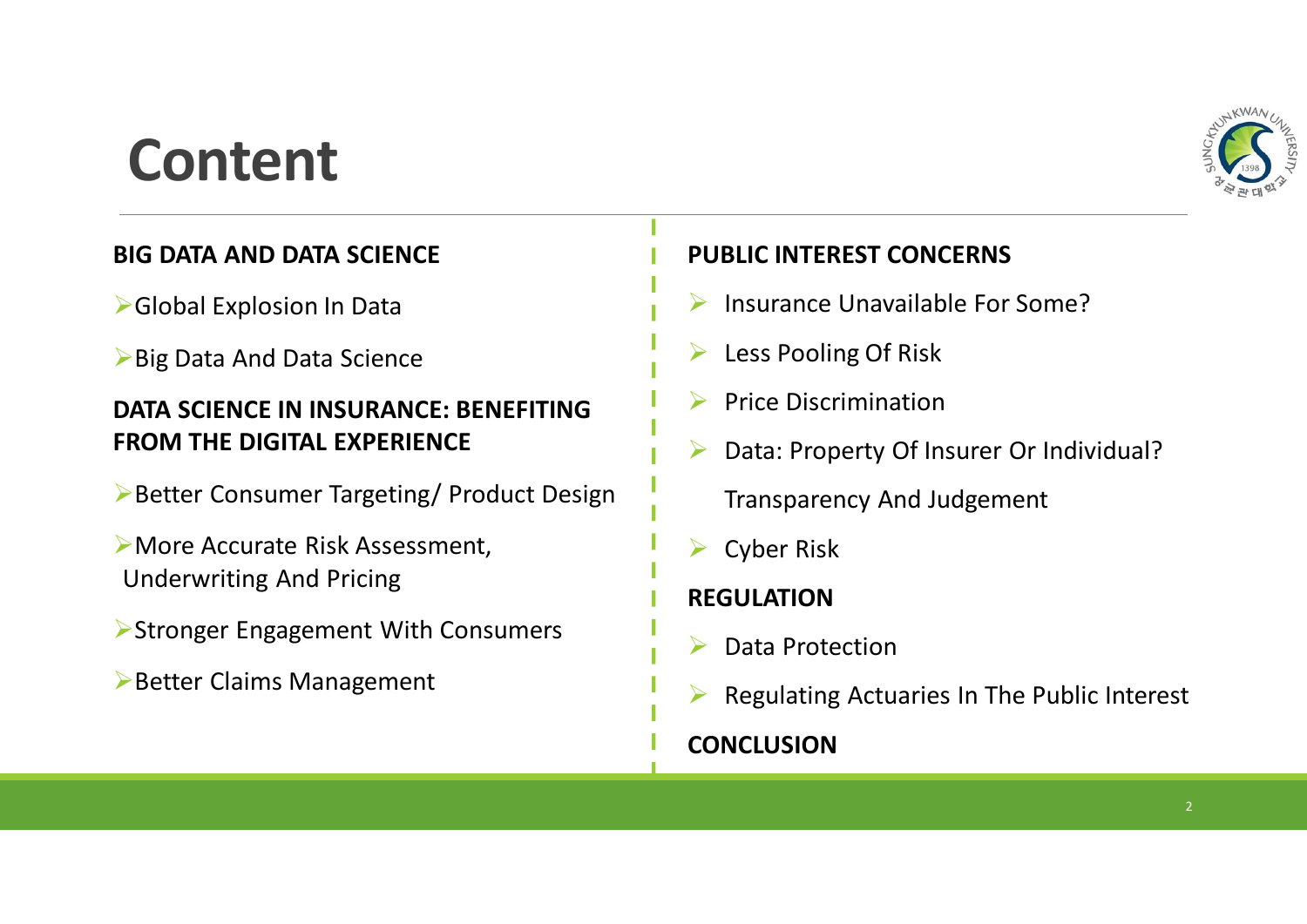# **BIG DATA AND DATA SCIENCE**



*The rise of Data Science*

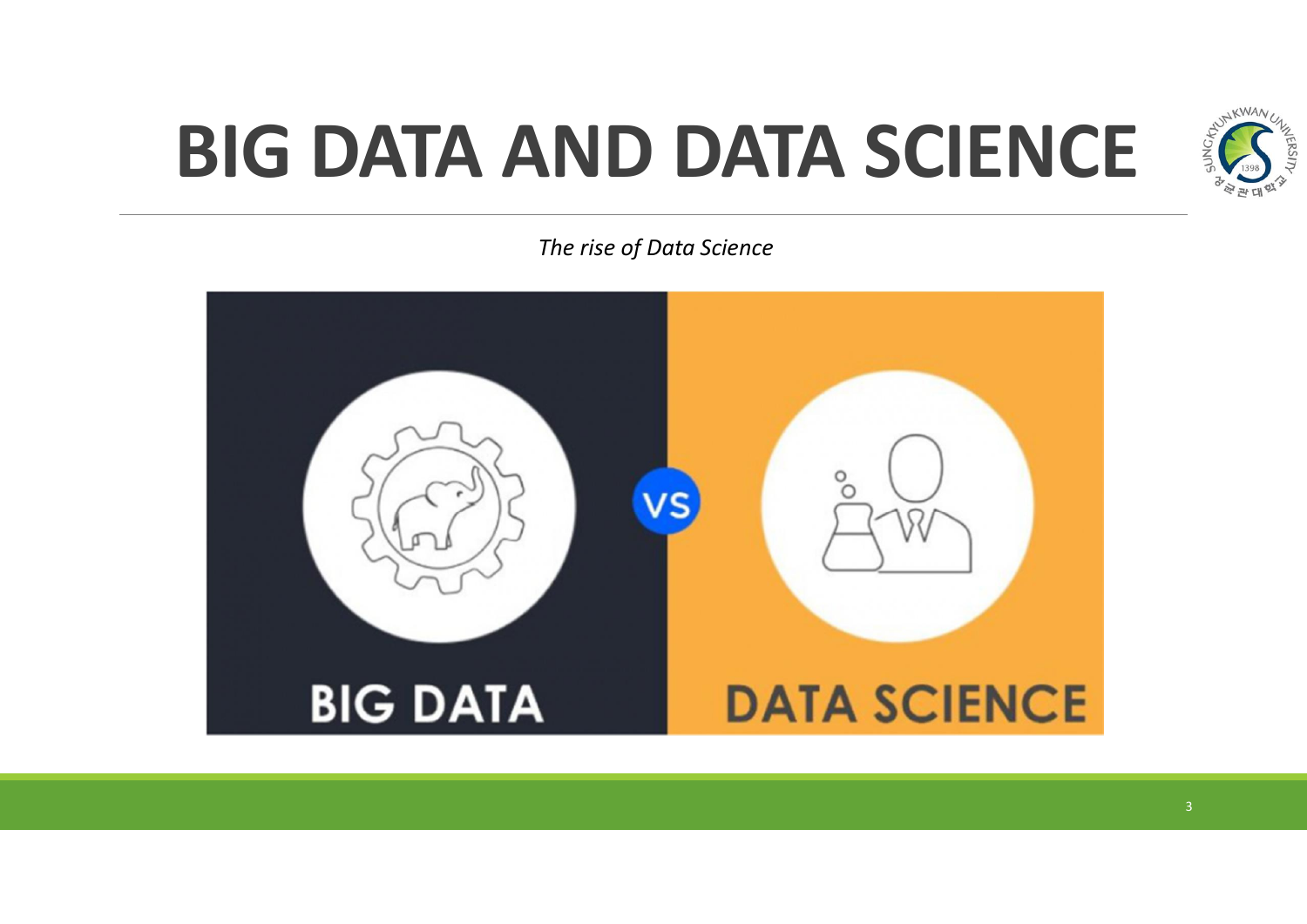

# **Global Explosion In Data**

**The world is now producing enormous amounts of data, with exponential growth in data generation seen in recent years**

Ø**Greater volumes of data:** in 2015, it was estimated that no less than 2.5 quintillion bytes of data (i.e. 2,500 million billion bytes) were created every single day

Ø**Data being recorded in new ways:** collected via internet search engines, generated via social media, collected by mobile devices and telematics.

Ø**Internet of Things (IoT):** home gadgets connected through networks to each other, all generating data and communicating with human

Ø**Transforming fitness regimes** with the increasing popularity of wearable devices that monitor exercise regimes and provide data on wellbeing

Ø**Data** can be **stored**, **transformed** and **analysed** more **quickly** and **cheaply**

Ø**Technology** can now handle both **structured data** and and **unstructured data** (images, tweets and text,…)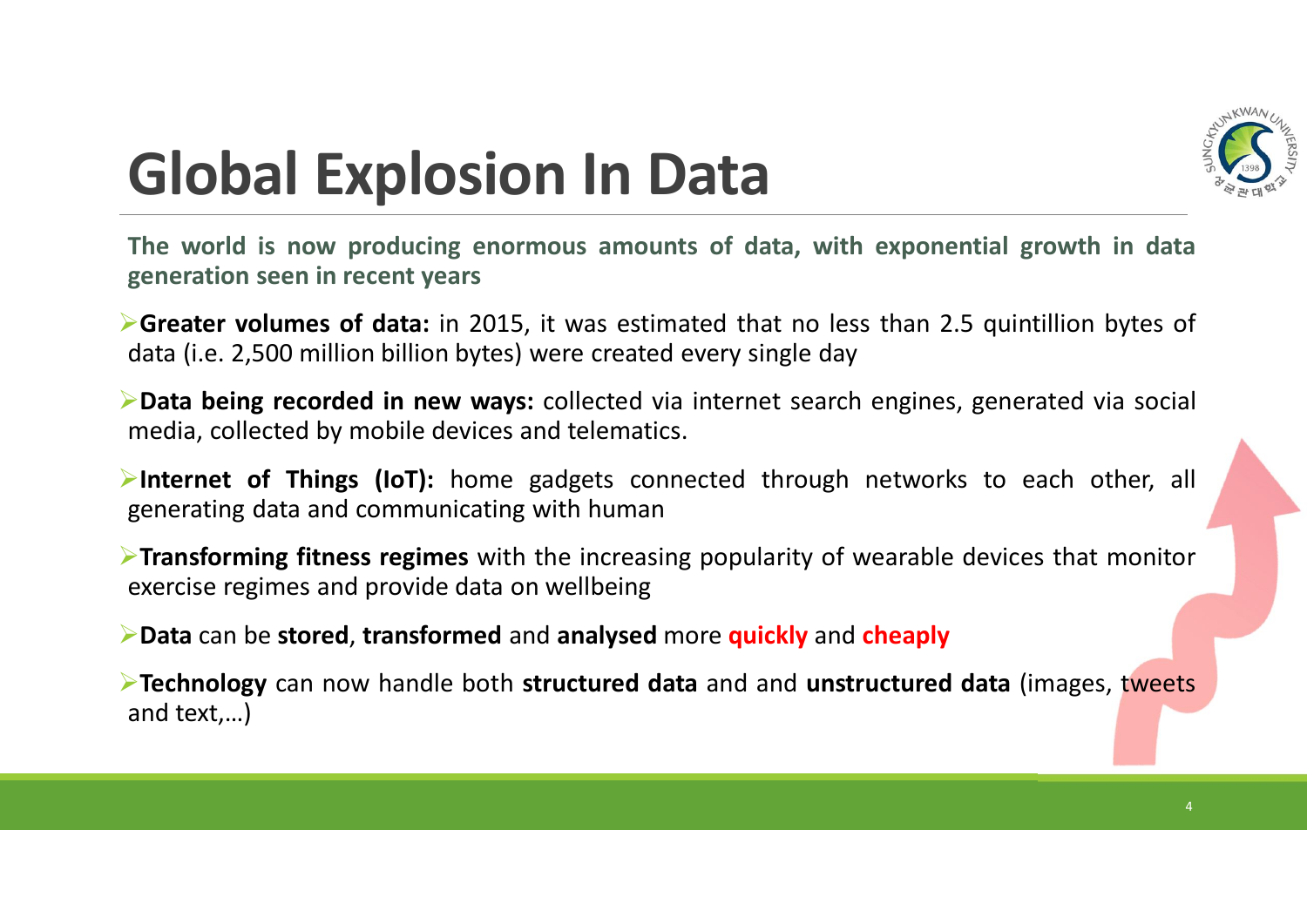

# **BIG DATA AND DATA SCIENCE**

**Big Data** relates to datasets too large to be handled by conventional data processing software:

Ø**Volume:** the vast amounts of data now being generated and gathered

Ø**Variety:** many different types of data brought together from different sources; with it being unstructured/ structured, static/ real-time and in-house/ external

Ø**Velocity:** the increasing speed at which new data is processed and stored, making analysis in real-time possible

Ø**Veracity:** the need for data to be relevant, accurate, appropriate and consistent

Ø**Value extracted:** the value from the additional insight in seeing people/ objects/ processes in far greater detail.

**Data Science**

 $\triangleright$  Collection and use of Big Data

ØSubsequent analytical tools, methodology and technology used to benefit from the extra insight offered by the corresponding data sets.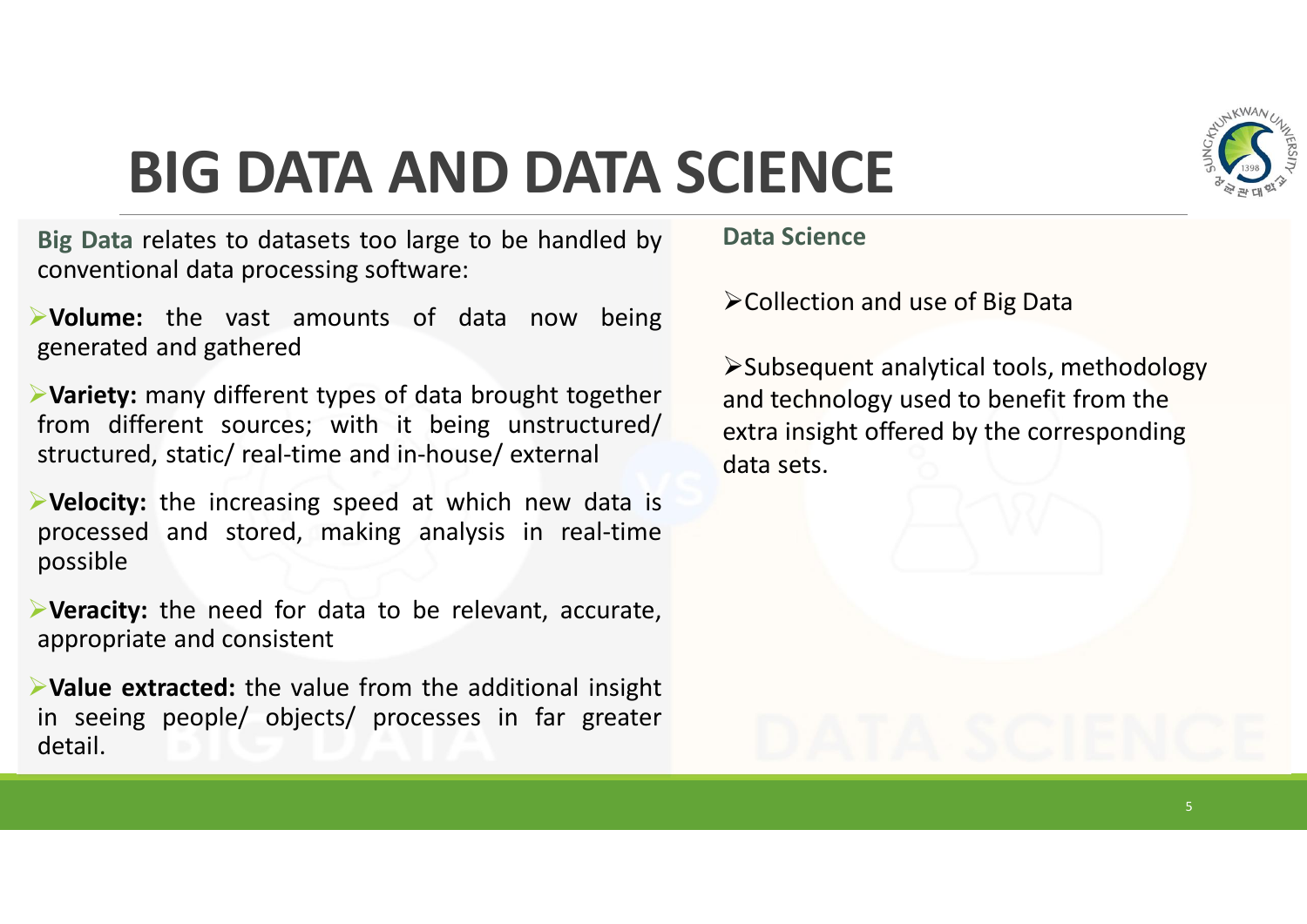# **DATA SCIENCE IN INSURANCE: BENEFITING FROM THE DIGITAL EXPERIENCE**

*Data Science offers insurers a step-change in risk analysis by being able to see their risk exposuresin much greater detail*

0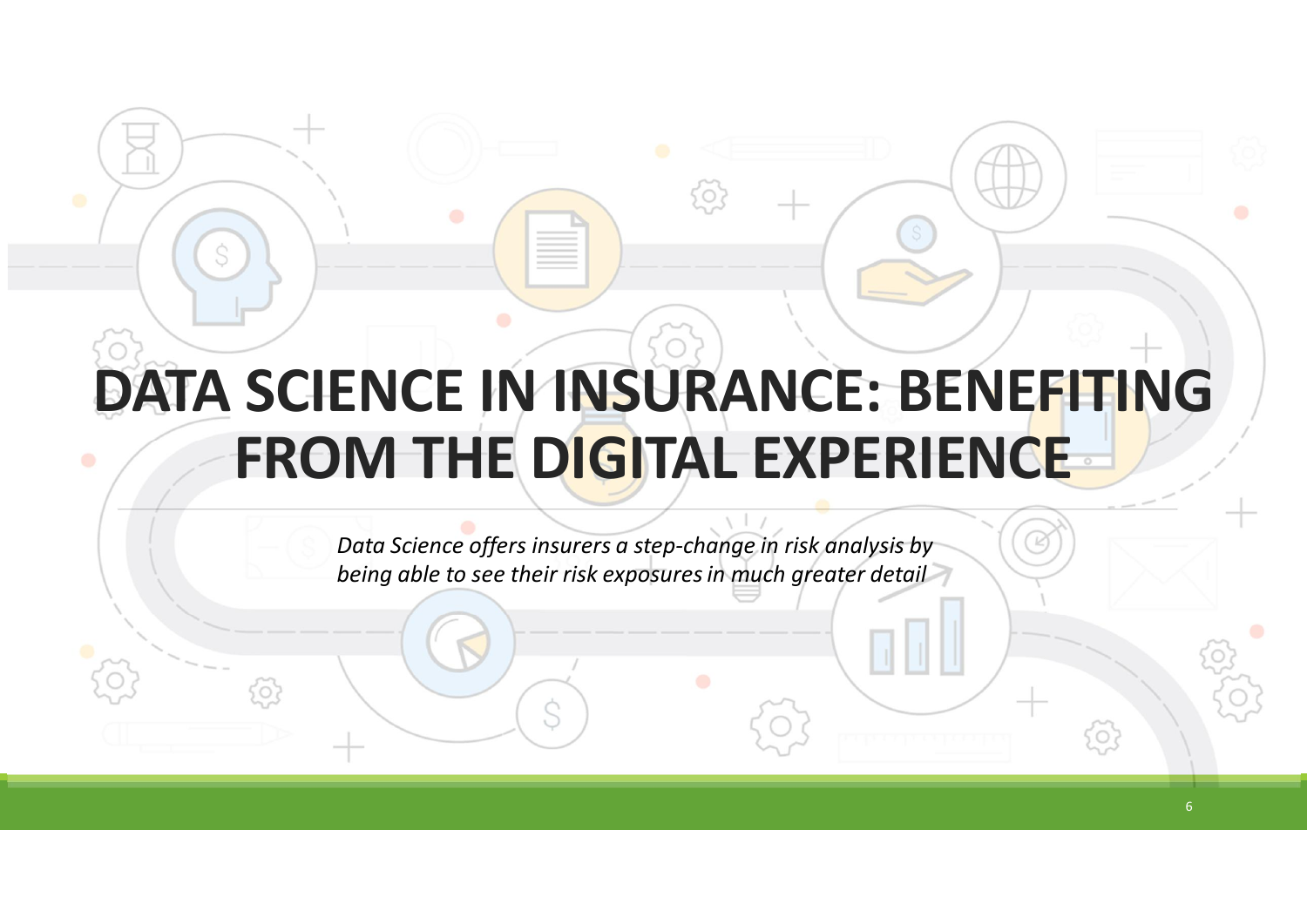# **DATA SCIENCE IN INSURANCE: BENEFITING FROM THE DIGITAL EXPERIENCE**





**Data Science offers insurers a step-change in risk analysis by being able to see their risk exposures in much greater detail**

- $\blacktriangleright$  How the products are offered, and to whom.
- $\triangleright$  Risk management: much more details
- $\blacktriangleright$ Prediction

 $\blacktriangleright$  Actuaries are already applying Data Science: telematic devices (moto insurance, wearable fitness devices) and advanced risk management in life insurance.

**Data Science: potential for innovation in insurance**

- ØBetter consumer targeting/ product design
- $\triangleright$  More accurate risk assessment, underwriting and pricing
- $\triangleright$  Stronger engagement with consumers
- $\triangleright$  Better claims management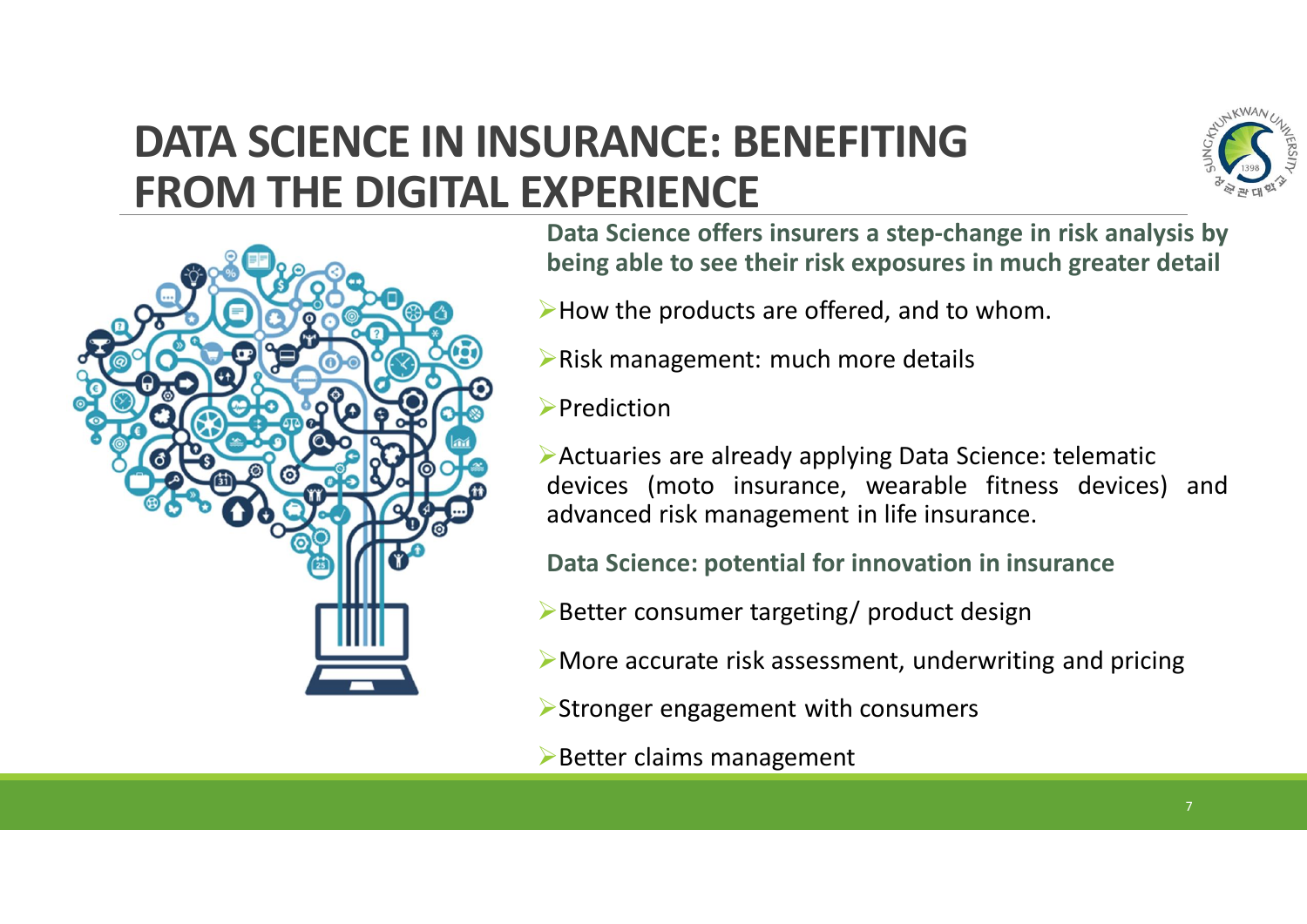

# **Better consumer targeting/ product design**



 $\triangleright$  Advantage of **new sources** of data  $\rightarrow$  better **target** intended customers to **specific**, and **potentially** more suitable products.

 $\triangleright$  Analysis of **internet search histories** or of **social media content**  $\rightarrow$ **predict** consumer preferences and behaviours.

 $\triangleright$  Analysis of trends in **preferences** and **behaviours**  $\rightarrow$  understanding of **changes** in consumer needs  $\rightarrow$  **development** of **innovative** new products and **design** of associated features.

ØThe increasing use of **smart Apps** by society at large and consequent analysis  $\rightarrow$  some consumers groups to **access insurance**, including meeting **untapped** areas of demand for insurance.

A more **rounded view** of consumers and their needs  $\rightarrow$  not missing out on **necessary insurance cover**, or indeed **doubling-up** on cover elsewhere.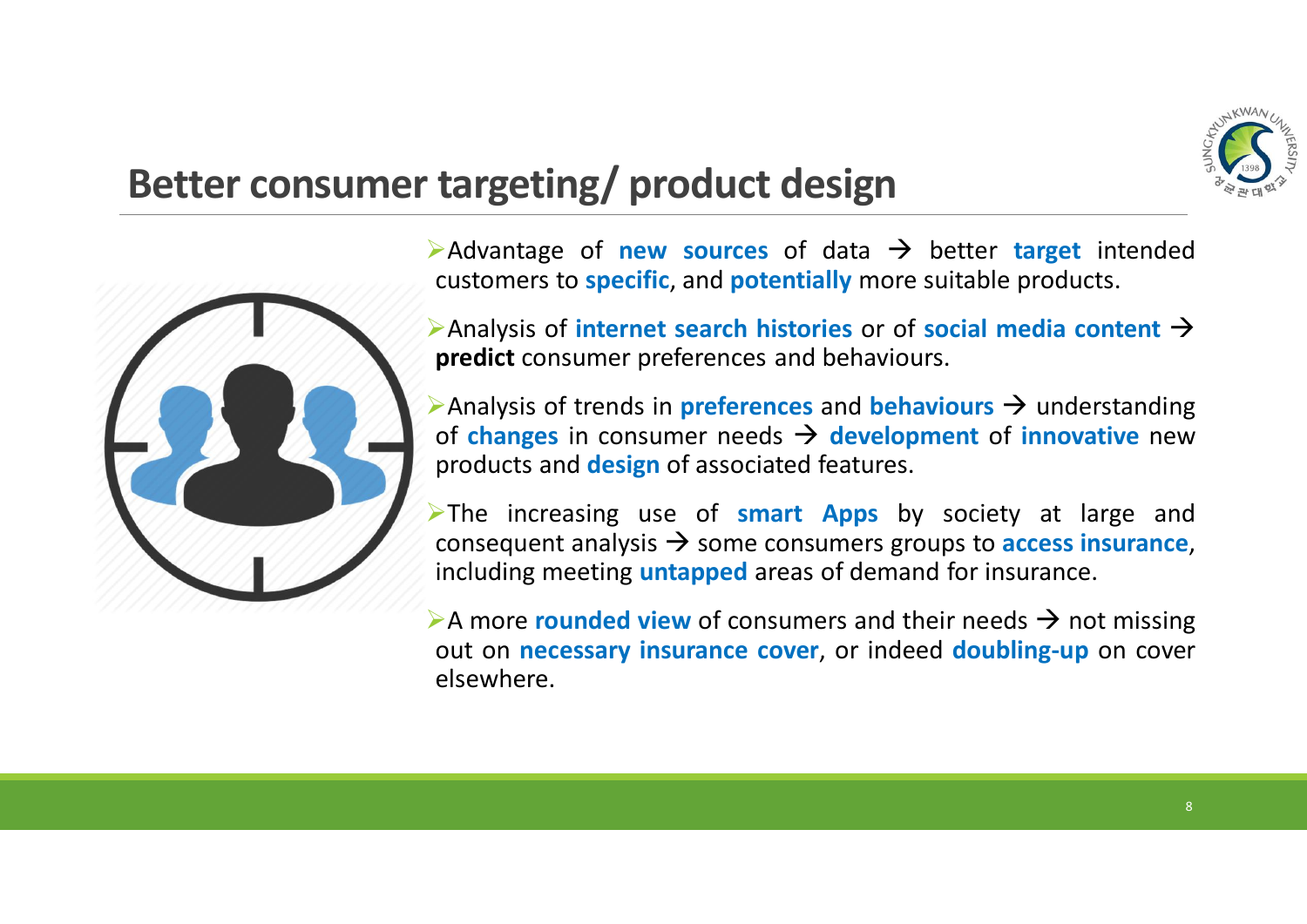

# **More Accurate Risk Assessment, Underwriting And Pricing**



Much of Data Science's potential in the insurance world relates to the **greater insight possible** in the **risk assessment process**

**Gather data** on applicants' (or their property's) characteristics  $\rightarrow$ **underwriting decision**: accept the risk on standard terms/accept on modified terms/decline.

Data Science allows insurers to see their applicants' risk profiles in **much greater detail**

 $\rightarrow$  better-informed underwriting decisions

 $\rightarrow$  set premiums more accurately, in greater alignment with the corresponding level of risk.

**More accurate** and **detailed risk assessment**

 $\rightarrow$  increase insurance coverage or make it cheaper

Data Science can also reduce the effort involved in obtaining an **insurance quote**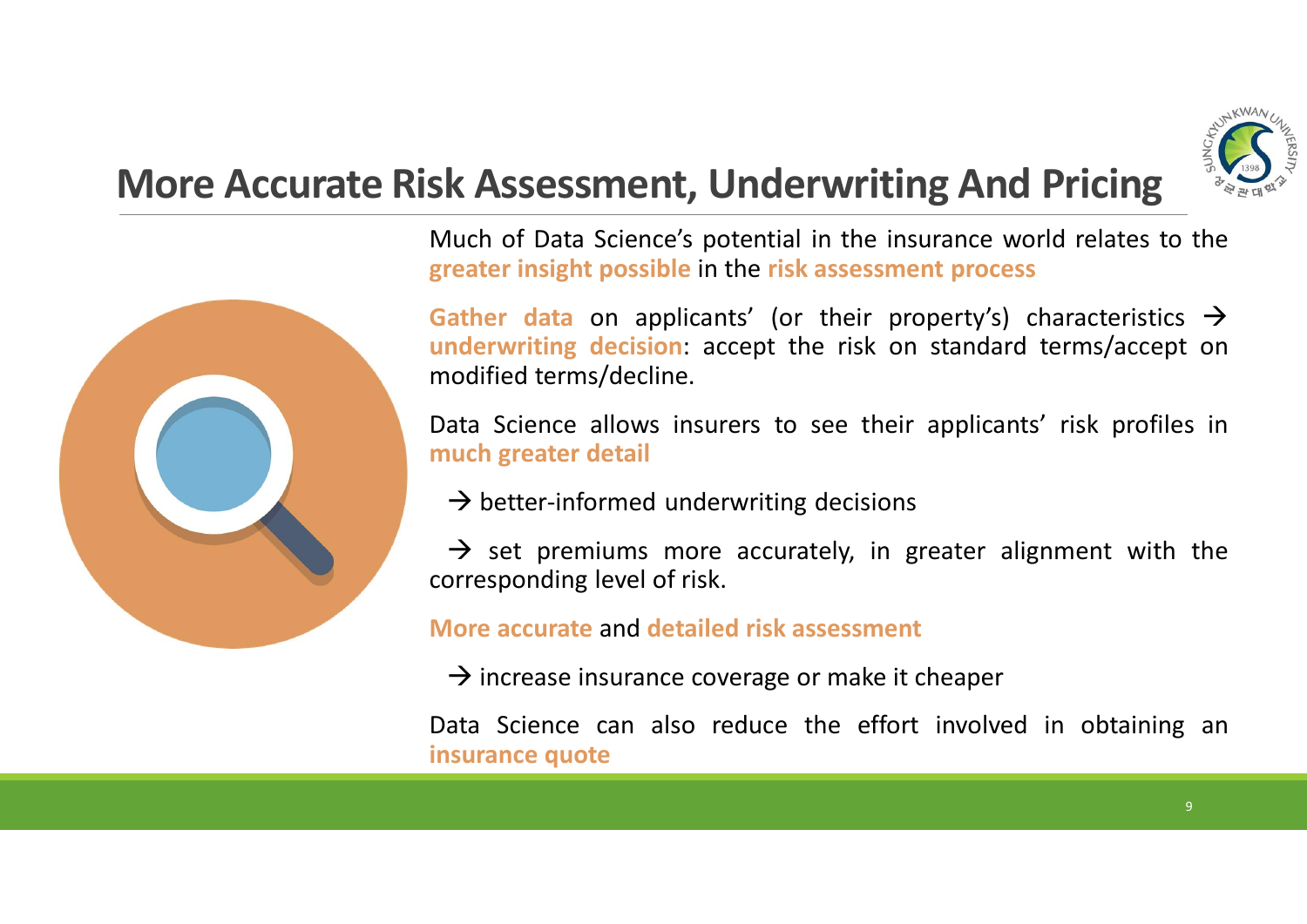

### **Stronger engagement with consumers**



**Consumer engagement** could also improve over the course of an **insurance policy**, **benefiting policyholder** and **insurer** alike.

**Reward** policyholders with **lower premiums** if their risk profile improves (via a telematics device in the case of motor insurance, or a wearable fitness device in a health context).

The prize of lower premiums could **encourage** policyholders to **reduce** the '**riskiness**' of their lifestyle.

à Data Science offers clear **benefits** to **society**.

 $\rightarrow$  Consumer engagement is also being taken to the extent of **'on demand' insurance**: at least one motor insurance provider is offering the facility to switch cover on and off via a smartphone. (Bajaj Allianz General Insurance)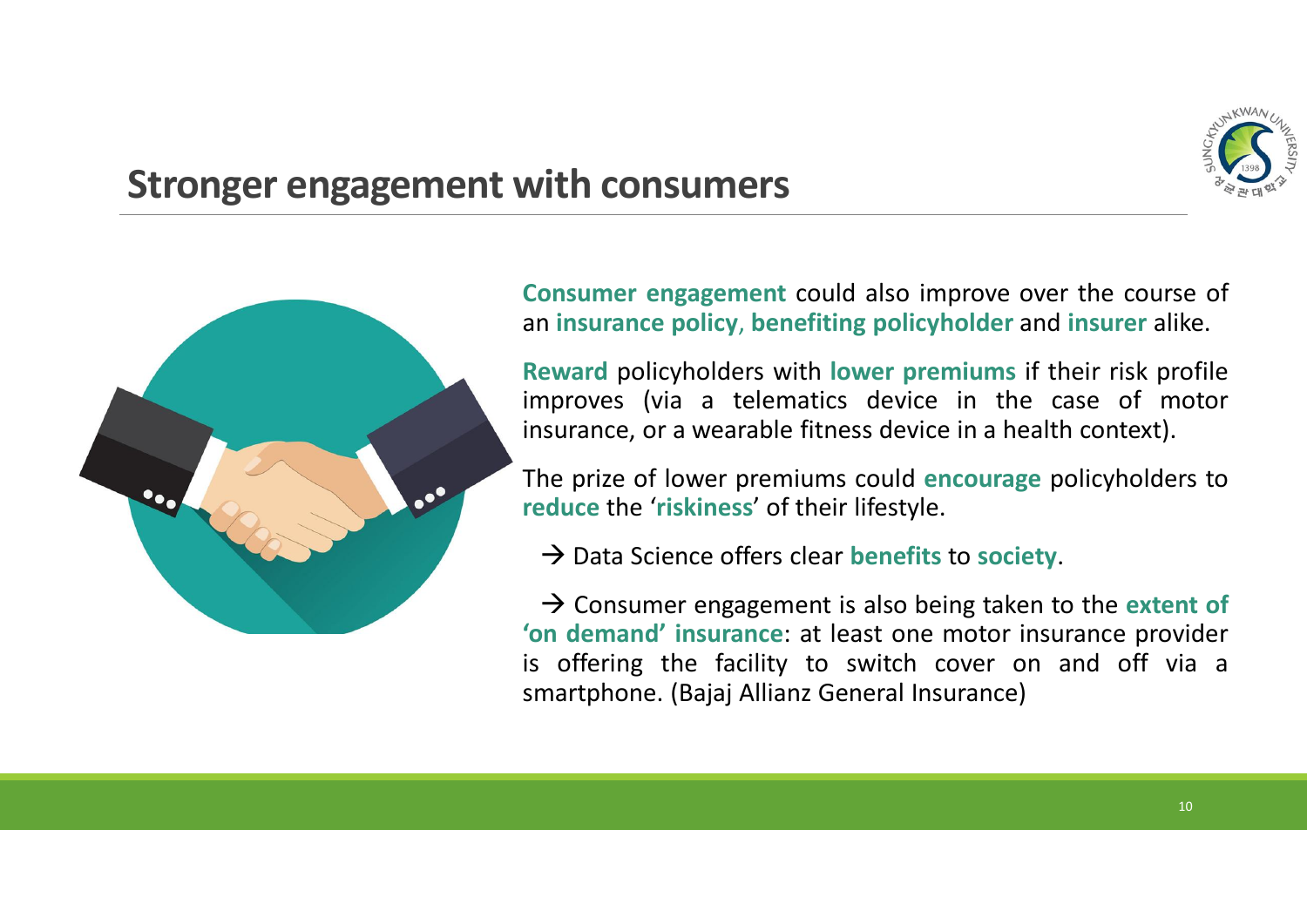

### **Better Claims Management**



**Data Science has a role to play in making insurance claim management and associated complaints processes more efficient, benefiting insurer and policyholder alike.**

ØData analytics can be used to **prioritise claims**

ØAnalysis of social media activity and connections can also be used effectively to **spot fraudulent claims activity**

ØFulfill the consumers' expectations with **speed** of response and **ways of doing business**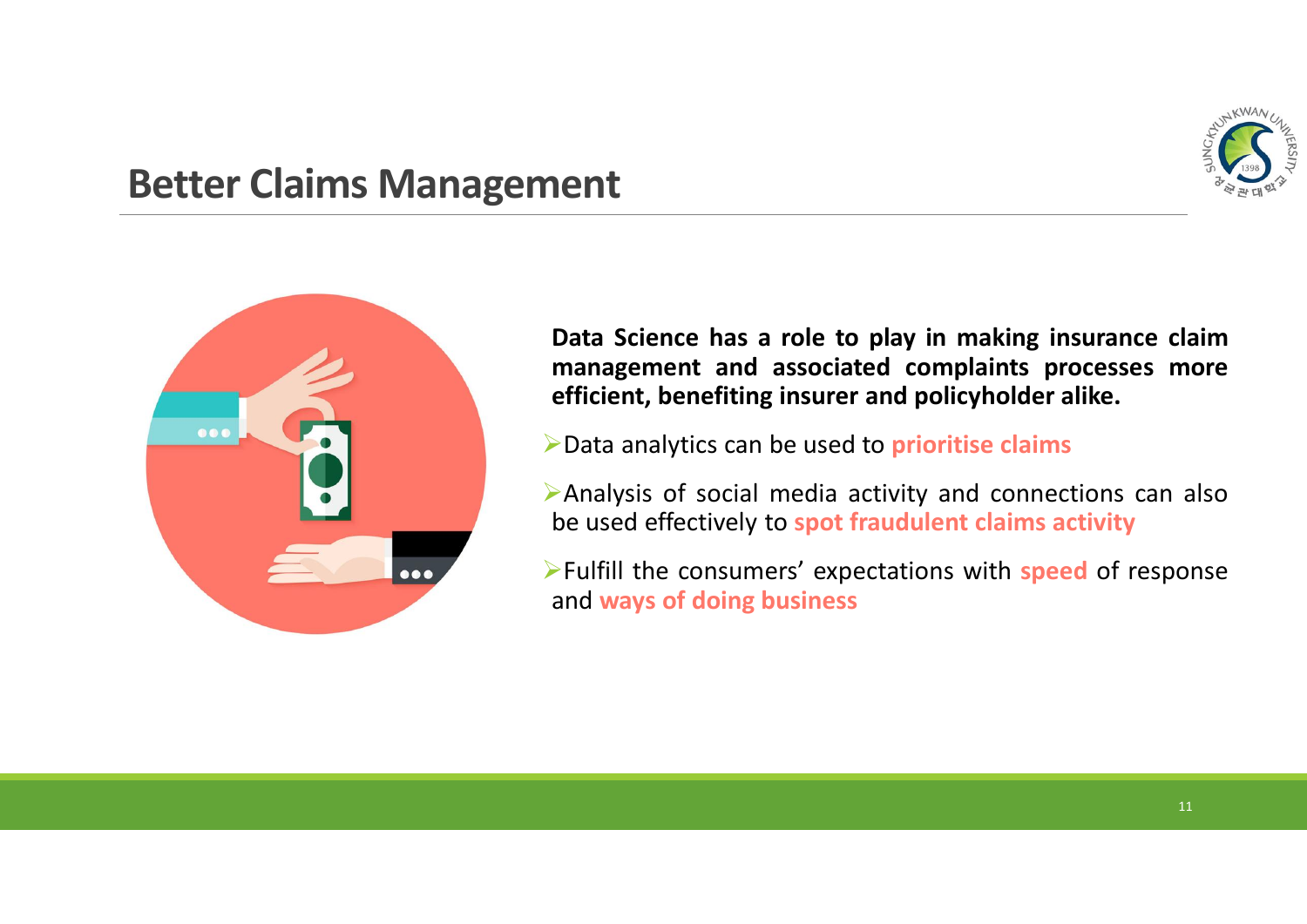# **DATA SCIENCE IN INSURANCE: BENEFITING FROM THE DIGITAL EXPERIENCE**



Finally, emerging high technology 'Insure tech' firms are potential disruptors to the insurance market. Such Insure tech firms can be quite agile in their business model, and often have a very data-driven mindset and digital approach.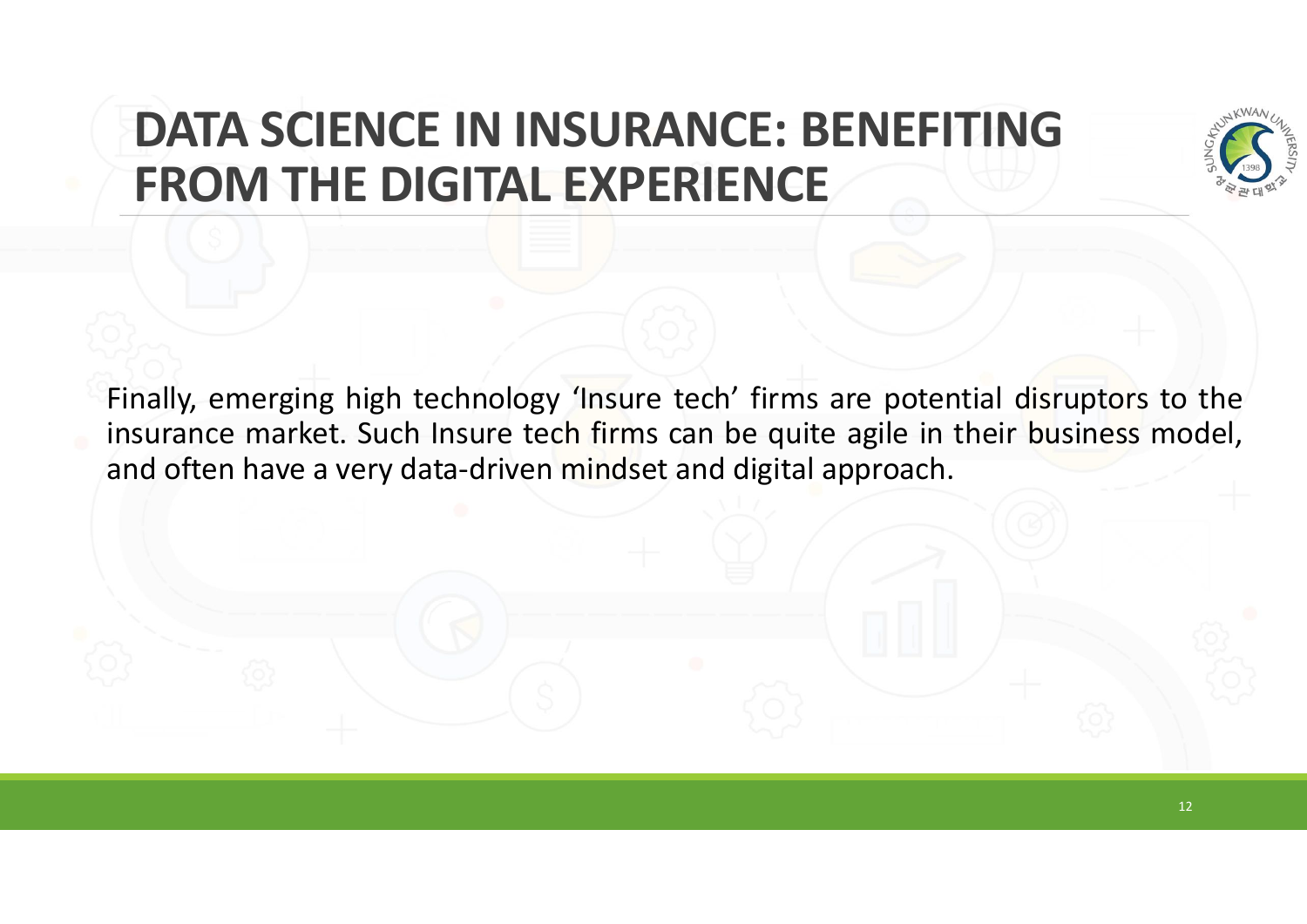# **PUBLIC INTEREST CONCERNS**

*As Data Science delves ever deeper into the insurance world, this raises questions over ethics and the general public interest.*

*Insurers and consumers could be impacted in new and unexpected ways, with potential unintended consequences and possible distortions in the insurance market.*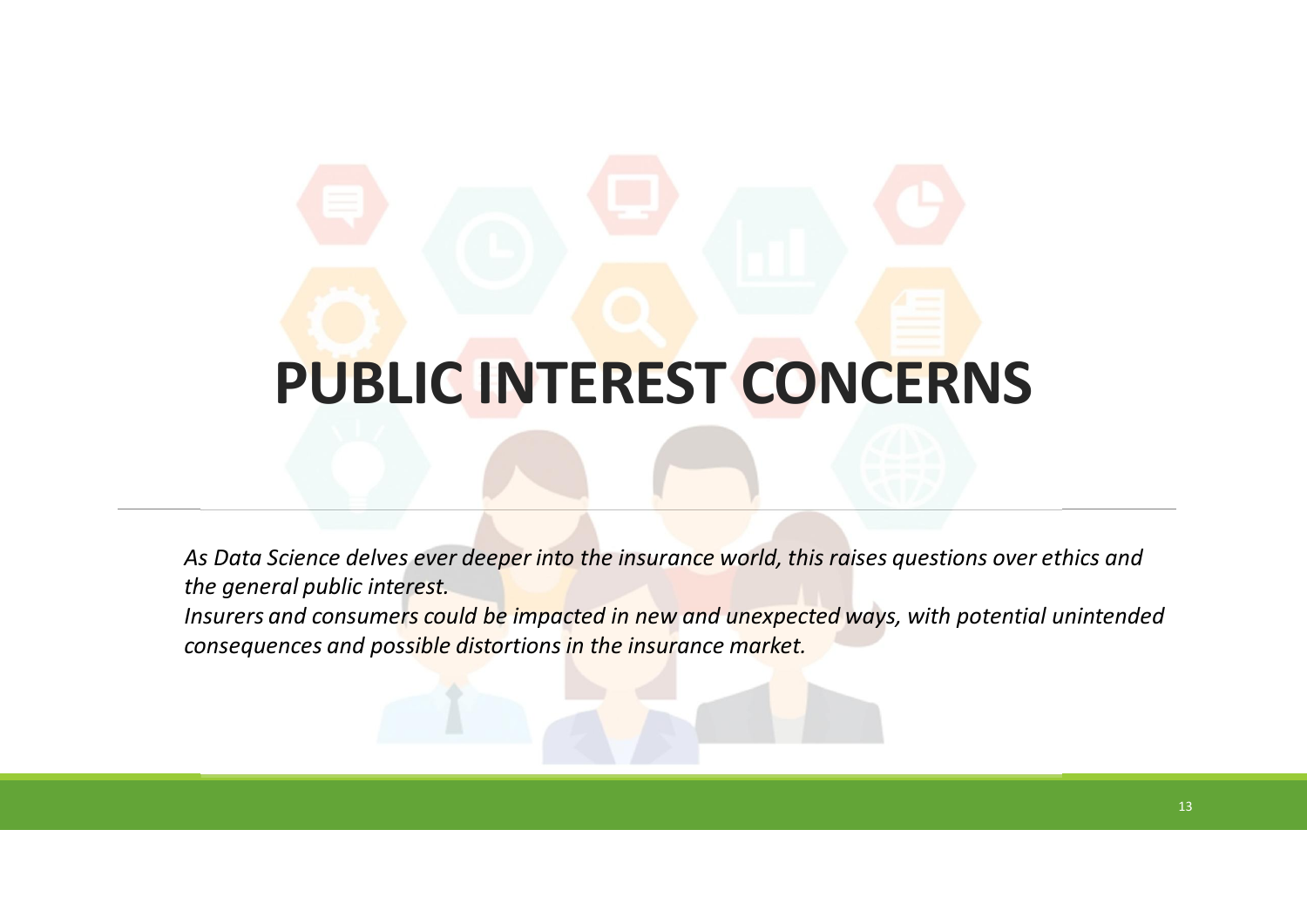

# **Insurance Unavailable For Some?**

### **Certain subsets of the general public could find that Data Science has an adverse impact on the cost or availability of insurance**

If insurers have a clearer understanding of an individual's risk characteristics, then individuals in certain market segments may then find that insurance is **harder** or more **expensive** to obtain. For example:

- $\triangleright$  Young drivers with little driving experience accessing motor insurance
- $\blacktriangleright$  People in declining health, finding health insurance becomes too expensive
- $\triangleright$  Older travellers requiring travel insurance, where current factors used to set insurance premiums are generally broad-brush rather than precise in nature.
- $\rightarrow$  Require some degree of intervention from Government, regulators or the insurance industry

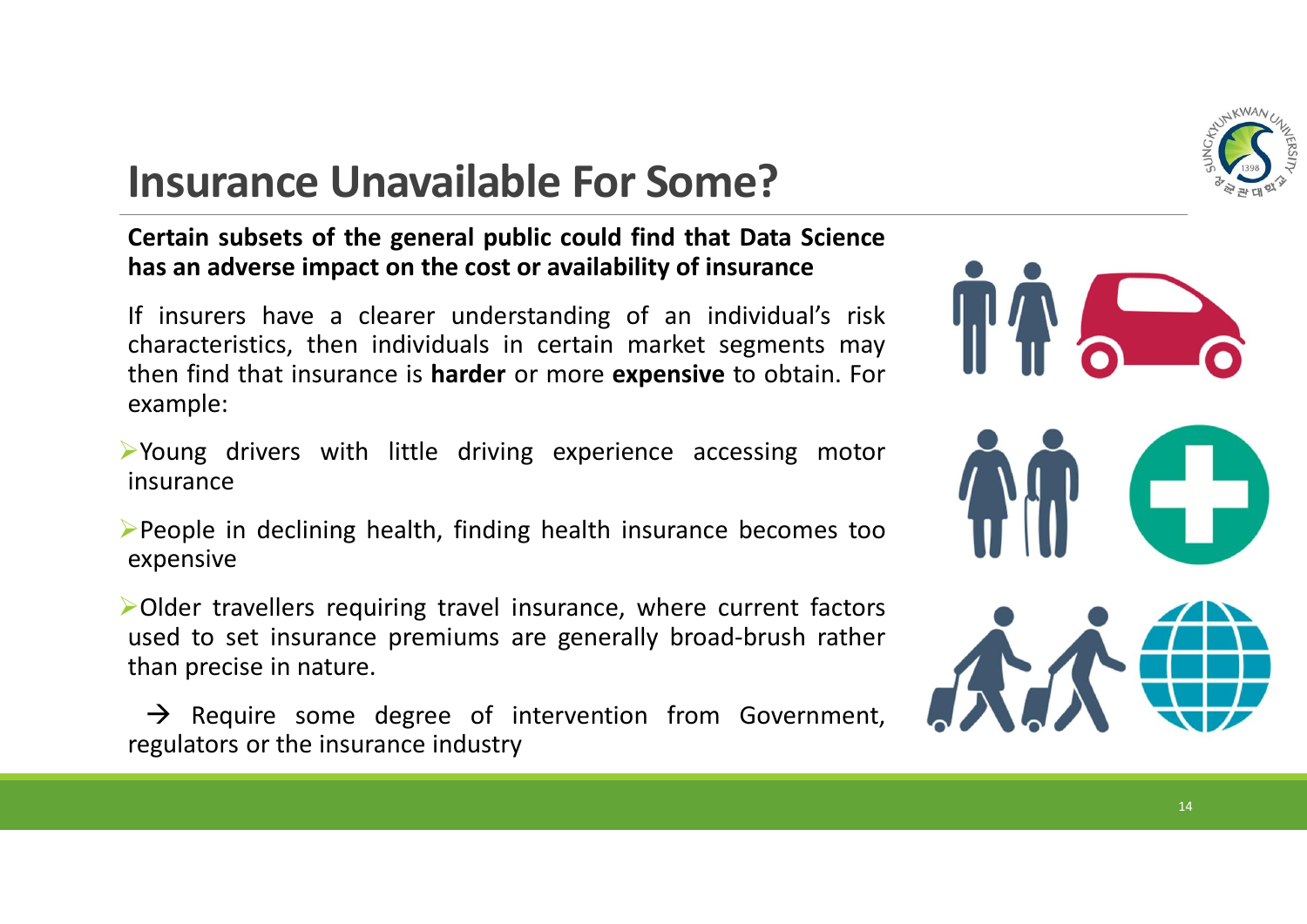

# **Less Pooling Of Risk**

Data Science could also have an **impact** on the related **concept** of the **degree** of **pooling of risk**

This risk pooling - where risks are shared between policyholders with broadly similar risk characteristics - is a long established feature of insurance. It is likely that the rise of Data Science will steadily **reduce** the **size** of each pool, and **hence lower existing levels** of cross-subsidy between different policyholders

Society may desire a **degree** of **cross-subsidy** by retaining pooling of risk where this is deemed to be '**fair**'.

 $\triangleright$  EU: gender-specific pricing for insurance was banned in 2012 on the grounds of sex discrimination

 $\blacktriangleright$ UK: the emergence of Flood Re\* recognises that as flood risk rises, both those at greatest risk and the industry need time to adjust; in this case, a temporary subsidy from policyholders with lower risk of their homes flooding to those with a higher risk

To the extent that Data Science further reduces the pooling of risk in the insurance market, further debate may be necessary to determine the degree of pooling society deems appropriate and what actions are required by Government, regulators or the insurance industry as a consequence.

Flood Re is a flood reinsurance scheme to help flood insurance cover be affordable to those households at highest risk of flooding.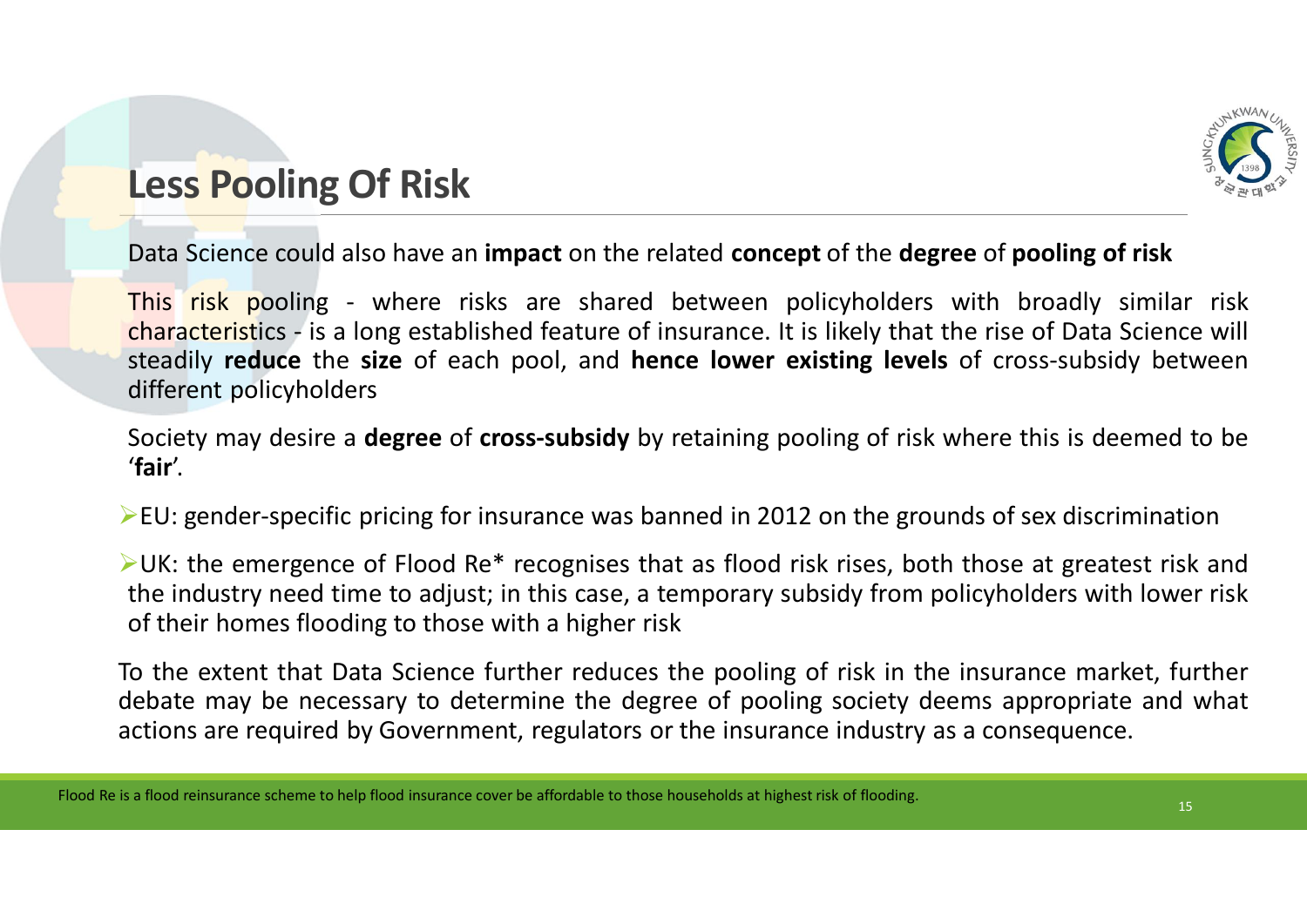

# **Price Discrimination**



ØAs the amount of data collected on individuals increases, the **extent** of **price discrimination** by insurers could also **potentially increase**

 $\triangleright$  Price discrimination refers to basing insurance premiums not only on the **individual's level of risk** and **associated costs**, but also on **wider factors** including their **sensitivity** to **price** and **brand loyalty**.

ØIt is by no means new, but **greater scope** to measure such **sensitivities increases** the risk that **vulnerable** consumer **groups** could be **impacted adversely** by such practices.

ØInsurers would need to consider whether such **price discrimination** gives rise to any **conduct risk concerns**.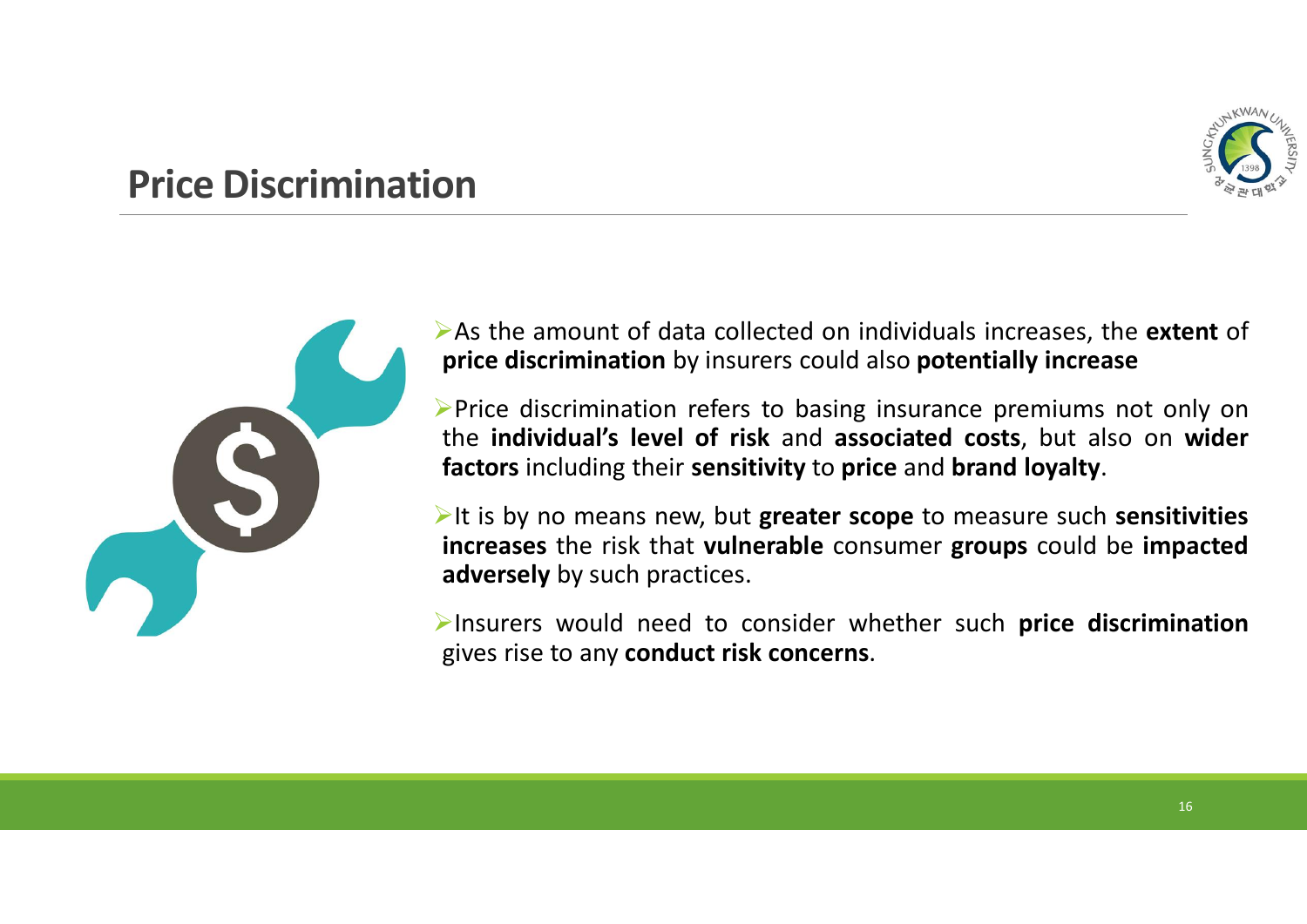

# **Data: Property Of Insurer Or Individual?**

**A further question relates to who owns the data being gathered on a policyholder. Does the relevant insurer own it, or the policyholder?**

 $\triangleright$ If insight gathered via a telematics or wearables device were the property of the insurer, this could potentially **restrict** the consumer's **ability to access** a better deal elsewhere.

 $\triangleright$  Conversely, if it were the property of the consumer, could they then be obliged to share **pre-existing** data with an insurer if they changed provider?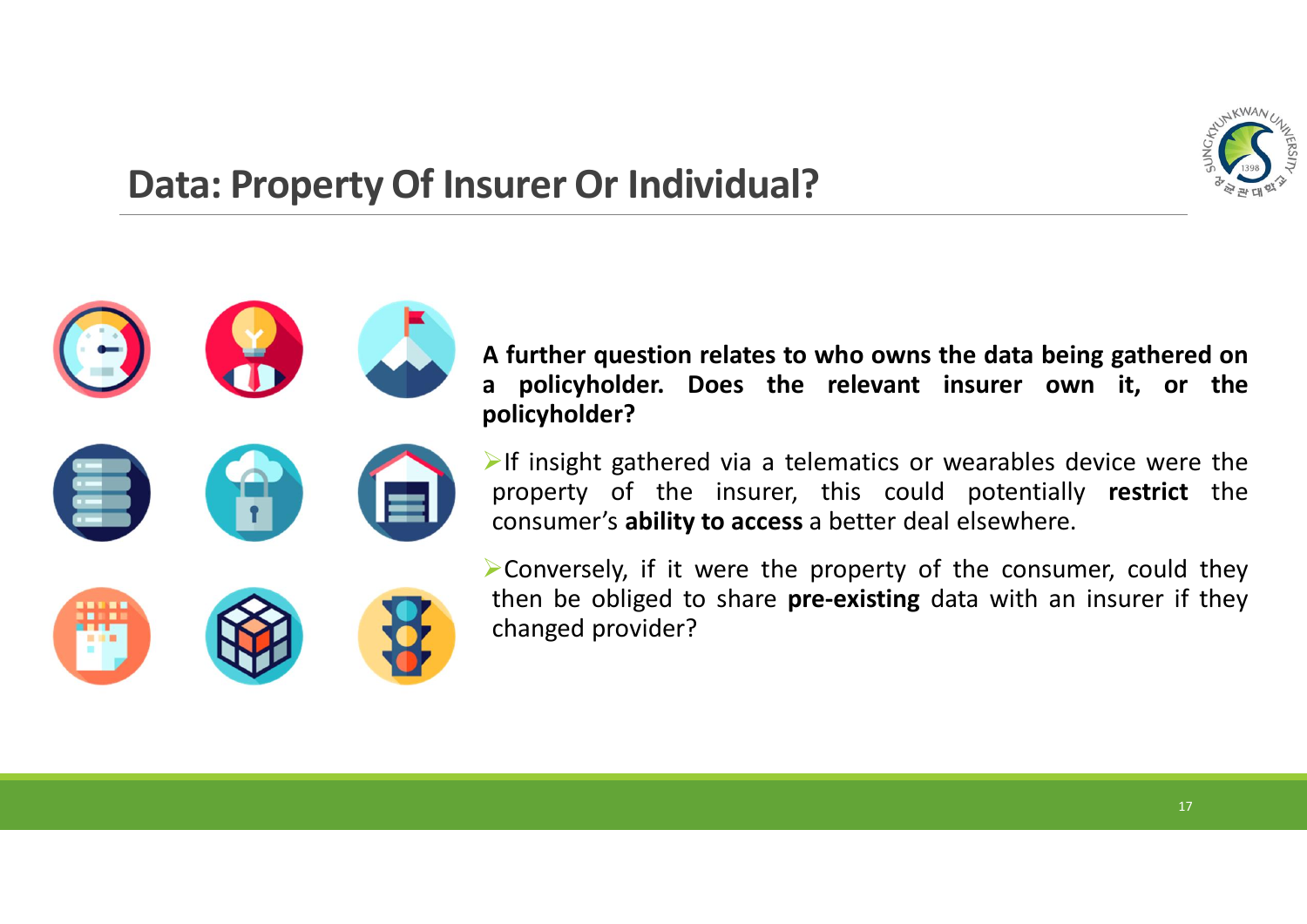

# **Transparency and judgement**



**Potential lack of transparency around Data Science and associated analytics, and understanding what is behind the analytical 'black box' can be challenging**

Ø**Risk of overreliance** on analytical model outputs: no model can replace human knowledge and judgement entirely.

 $\triangleright$  Some advanced pricing models may rely on algorithms rather than explicit rating factors, making it **difficult** to **establish** whether **price discrimination** is being applied

ØInsurers are **transparent** in their use of data, to avoid **diminishing** the level of trust policyholders place in them, and in turn, **reduce** the **scope of data** policyholders are happy for the insurer to access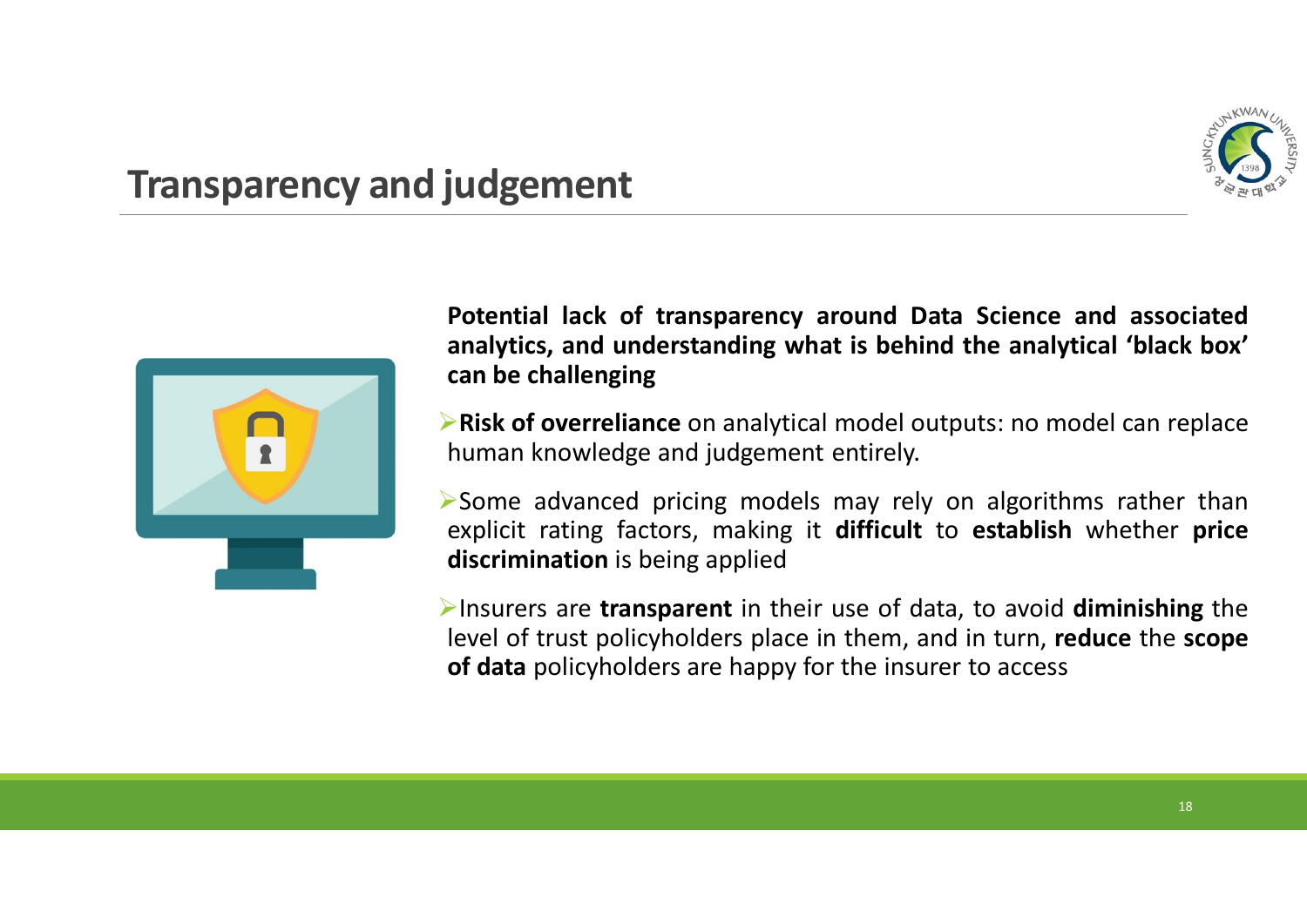

# **Cyber risk**



**Cyber risk is an important emerging area of risk, and Data Science contributes to insurers' exposure to it as more and more data is accumulated.**

Risks of data being **lost**, **corrupted** or **stolen** are important issues for users of Data Science applications to consider

à Processes will need to be developed with **appropriate controls** against hacking and other **unauthorised** users **accessing** this data.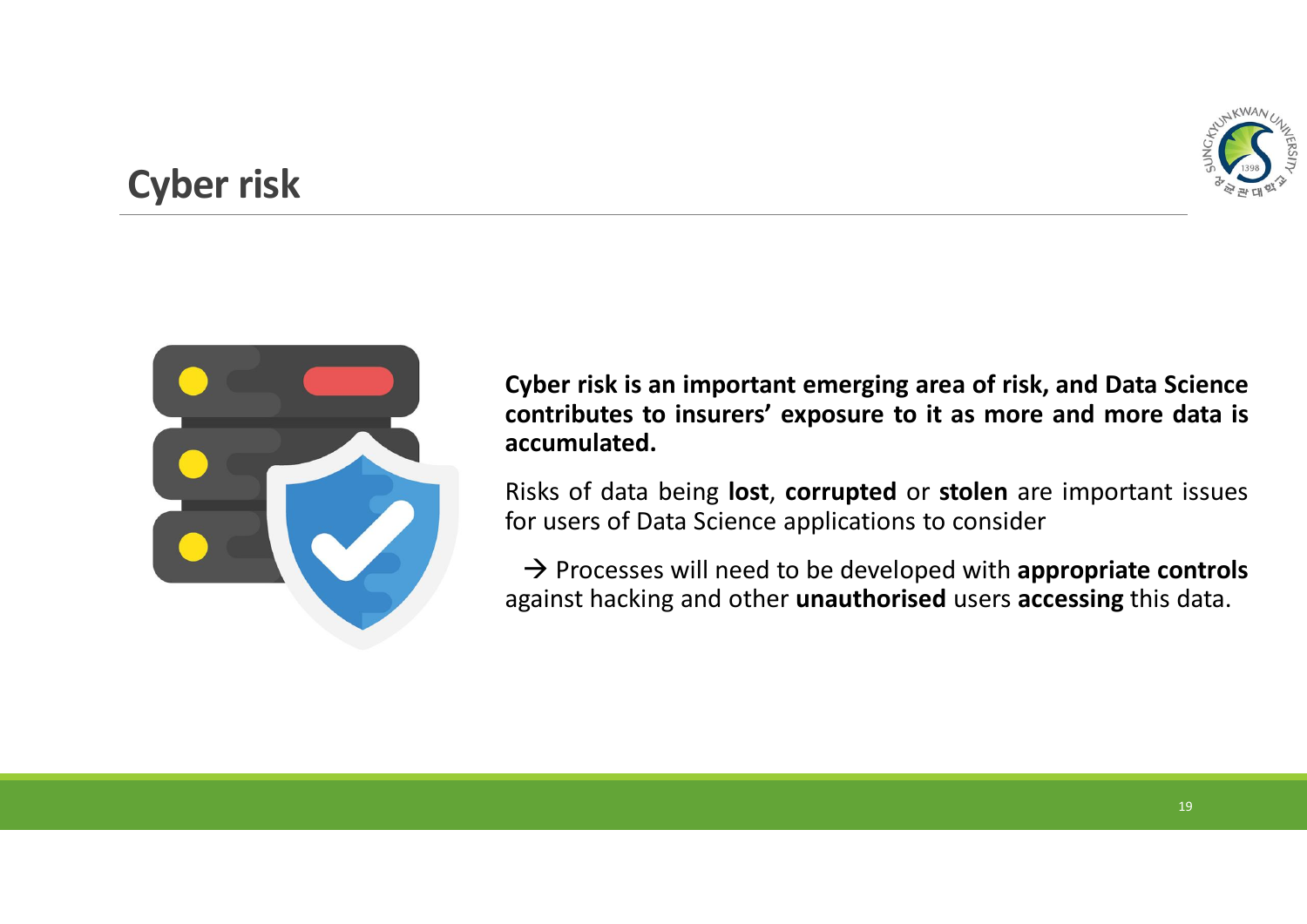# **REGULATION**

*The principle of consent to the use of data is key, but users will need to be clear on the boundaries of data that have permission to be used.*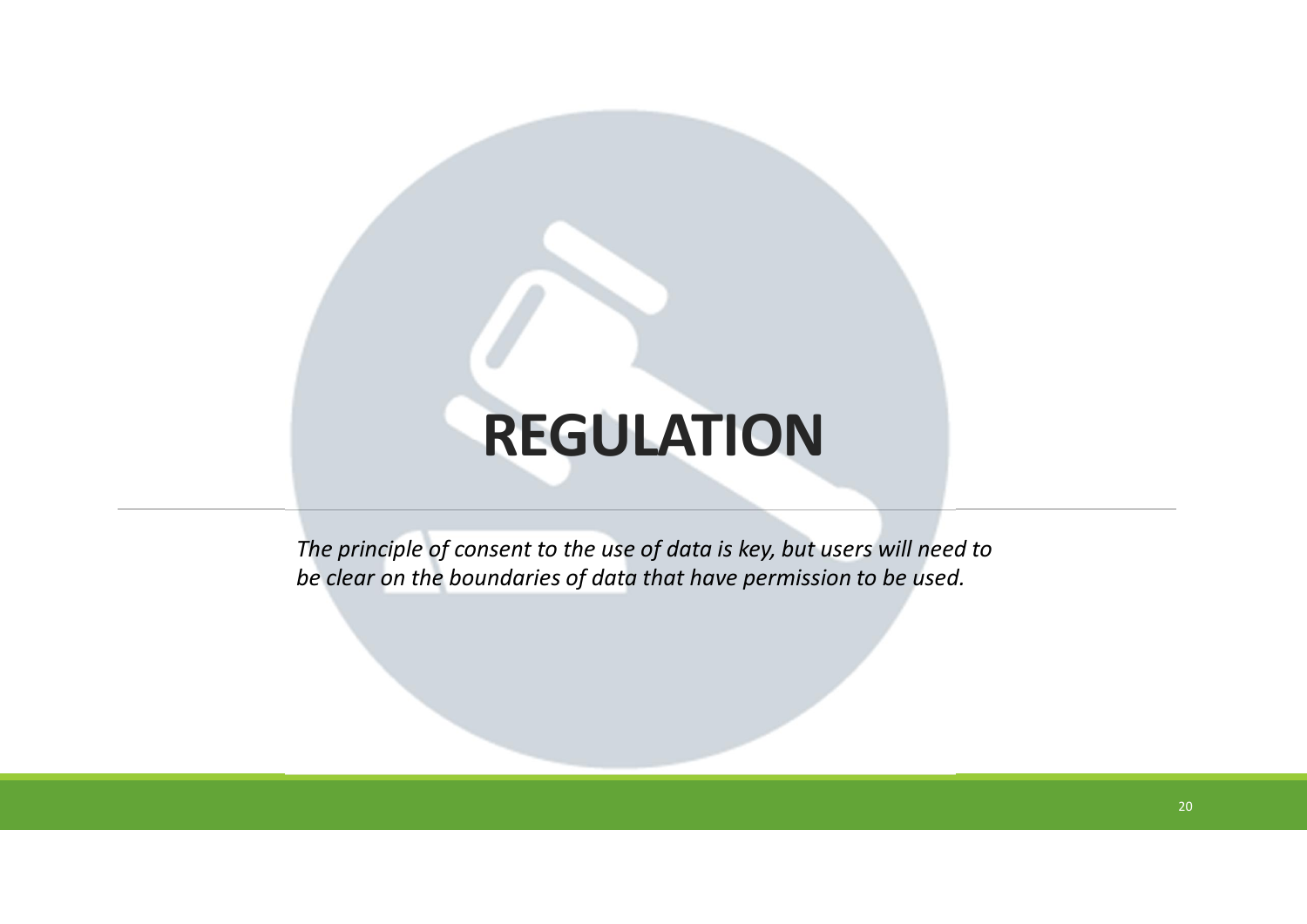

### **Data Protection**



**Compliance with existing and impending data protection legislation is highly relevant to Data Science**

ØFrom 25 May 2018: The **General Data Protection Regulation** (GDPR) will apply in the UK

 $\triangleright$  From the 1990s: previous data protection legislation in the UK dates and much has changed in the intervening years

The **principle** of **consent** to the use of data is key, but users will need to be clear on the **boundaries** of data that have **permission** to be used

Insurers will therefore need to have **robust data governance** processes together with **suitable controls** to ensure that **relevant processing** meets current and **evolving data privacy regulation**.

Data Science also need to consider whether product design and pricing, and wider applications of Data Science, are putting **consumers**' **needs first**, and are in the **general public interest**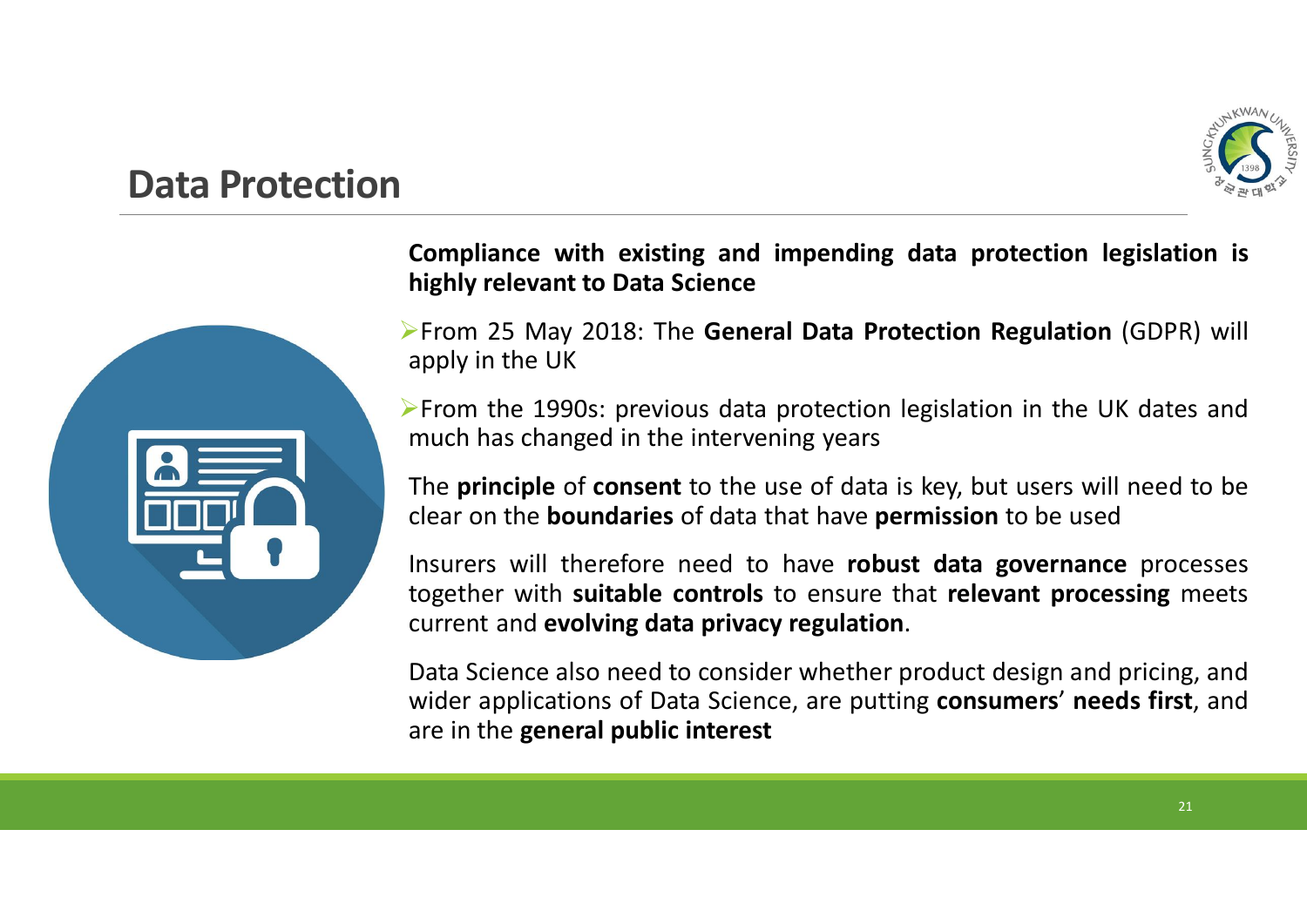

# **Regulating Actuaries In The Public Interest**



**Given the potential ethical and wider public interest issues arising from the increasing use of Data Science, it is important to consider the regulation of professionals working in this field, be they actuaries, data scientists, risk managers or otherwise.**

ØThe **IFoA** regulates members to ensure the public interest, whilst supporting business and innovation. Ensuring the public interest relates to protection of the wider public and society as a whole, but also extends to ensuring public confidence in the actuarial profession by maintaining its good reputation. The public interest is served by actuaries adhering to highquality standards of work and also by the ethics and professionalism of the actuaries who deliver it.

 $\triangleright$  As Data Science grows in importance, the IFoA will assess its regulatory framework to ensure that as public interest issues evolve, the regulation (and education) of members remains fit for purpose, without being overly burdensome.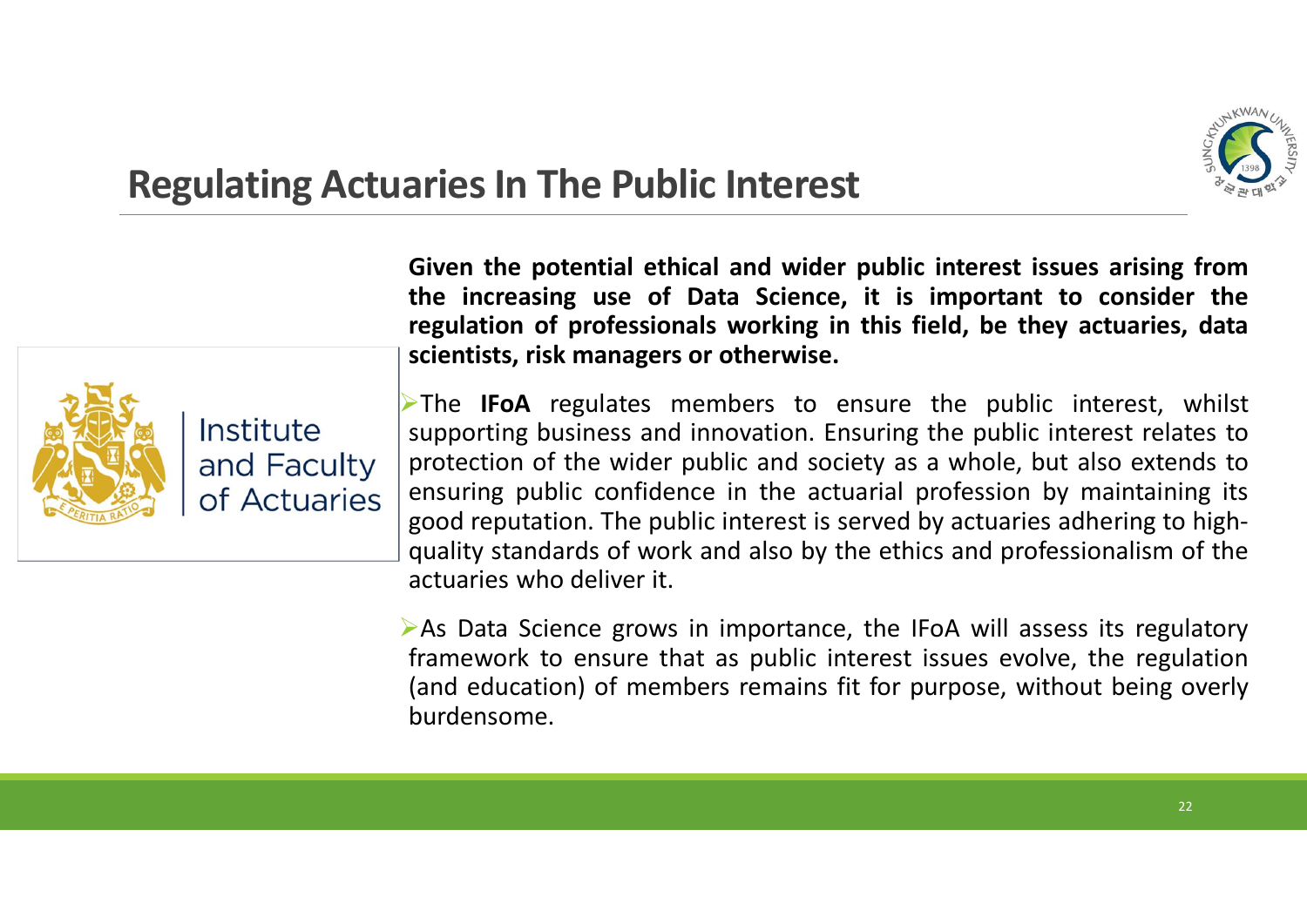

# **CONCLUSION**

Data Science is already starting to transform the insurance industry, offering clear benefits to insurers, policyholders and the wider public.

Increasing usage of Data Science gives rise to a range of potential public interest issues for the insurance industry, regulators, Government and other relevant stakeholders to consider

 $\triangleright$  A certain subsets of the general public could find that Data Science has an adverse impact on the cost or availability of insurance

 $\triangleright$  What are the rights but also obligations of policyholders with respect to data being gathered on them?

ØHow should insurers ensure transparency to maintain policyholders' trust in the use of their data?

ØHow do participants in the insurance market ensure compliance with current and evolving data protection regulation, whilst gathering and using greater amounts of data?

ØMore generally, are applications of Data Science in insurance putting consumers' needs first, or are there wider conduct risk concerns?